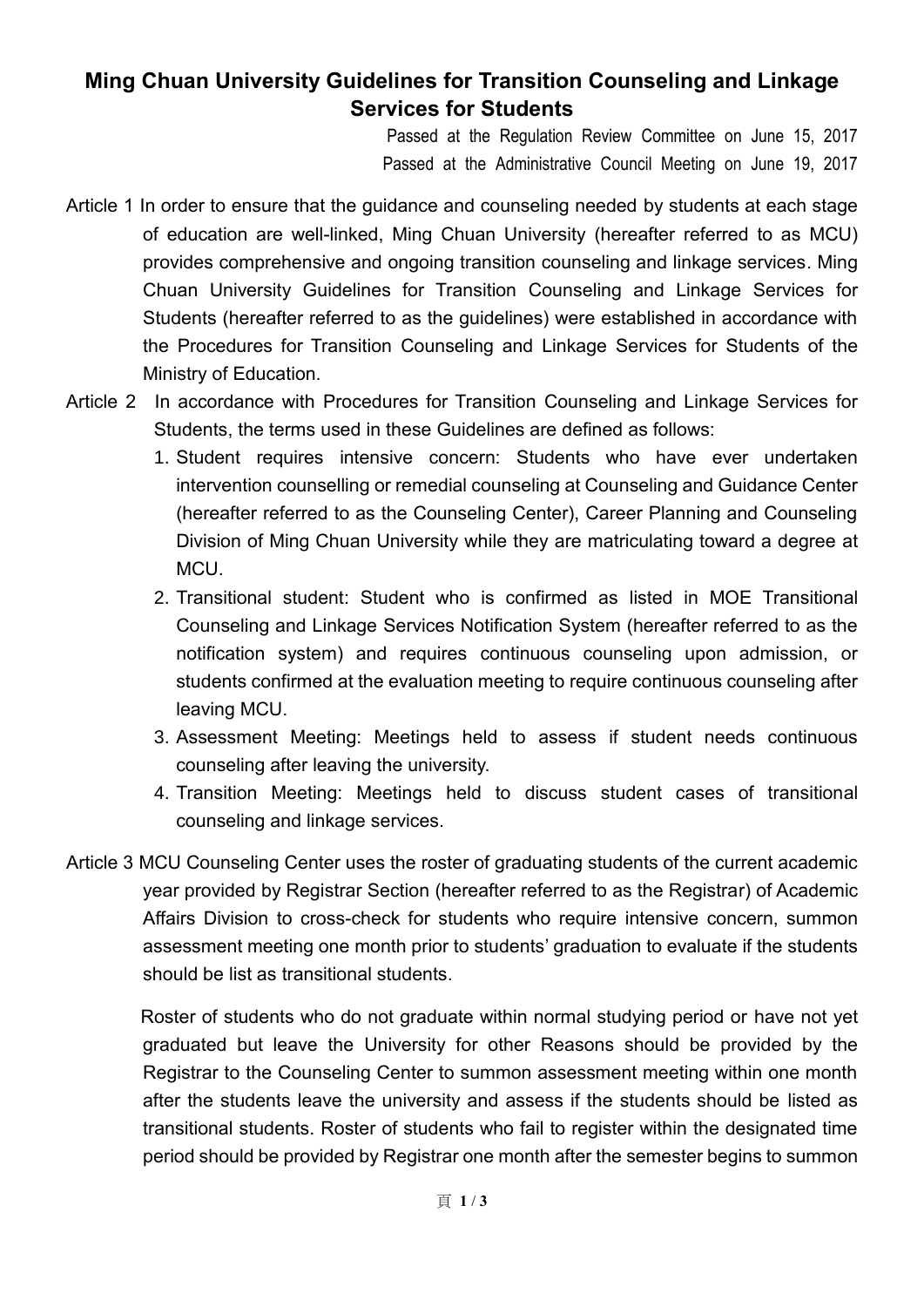assessment meeting and assess if the students should be listed as transitional students.

 The Executive Director of Career Planning and Counseling Division serve as the convener and chair of the preceding assessment meeting. Director of Counseling Center, school and departmental counselors, class advisors and relevant personnel of Student Affairs Division are the ex officio members; when the convener cannot attend the meeting, one of the other ex officio members is elected to serve as the chair. When necessary, personnel of Academic Affairs Division, students' parents, guardian or other legal representative, network personnel from outside of the campus, professional counseling personnel and other scholars and professionals may be invited to attend the meeting.

- Article 4 Basic data of students assessed as transitional students by the assessment meeting should be uploaded to the notification system after the students leave the university and follow-up should continue for 6 months. Student's current institute is to be notified to carry out transition counseling and linkage service on the notification system when student is confirmed to have entered another institution. Ministry of Education is to be notified via the notification system to produce a roster for management when the followup has reached 6 months and students have not entered another institution.
- Article 5 Registrar should provide student roster, within one month after students are enrolled and start their study, for the Counseling Center to check on the notification system to see if students are transitional students.

Once students are confirmed as transitional students, the Counseling Center will activate university case management mechanism and, if deemed necessary, notify students' previous institution to carry out counseling data transfer and summon a transitional meeting when required by the circumstances. Meanwhile, the duty counseling personnel of the student's original institution may also be invited to attend the transition meeting. Traveling expenses will be paid by MCU when needed.

In accordance with Procedures for Transition Counseling and Linkage Services for Students, the agreement by the student or legal representative should be acquired for the counseling data transition. However, those who meet one of the following conditions are not thus restricted:

- 1. Student or the legal representative requests transition counseling on their own initiative.
- 2. Based on the need to protect the public interest, with consent of Ministry of Education.
- 3. Based on the need to protect student's life, body or health.
- 4. In accordance with other regulations, procedures or rules.
- Article 6 Enrolled students who were not listed as transitional students but are assessed to require intervention counselling or remedial counseling by the Counseling Center, may be based on the circumstances, request previous institutions to provide necessary